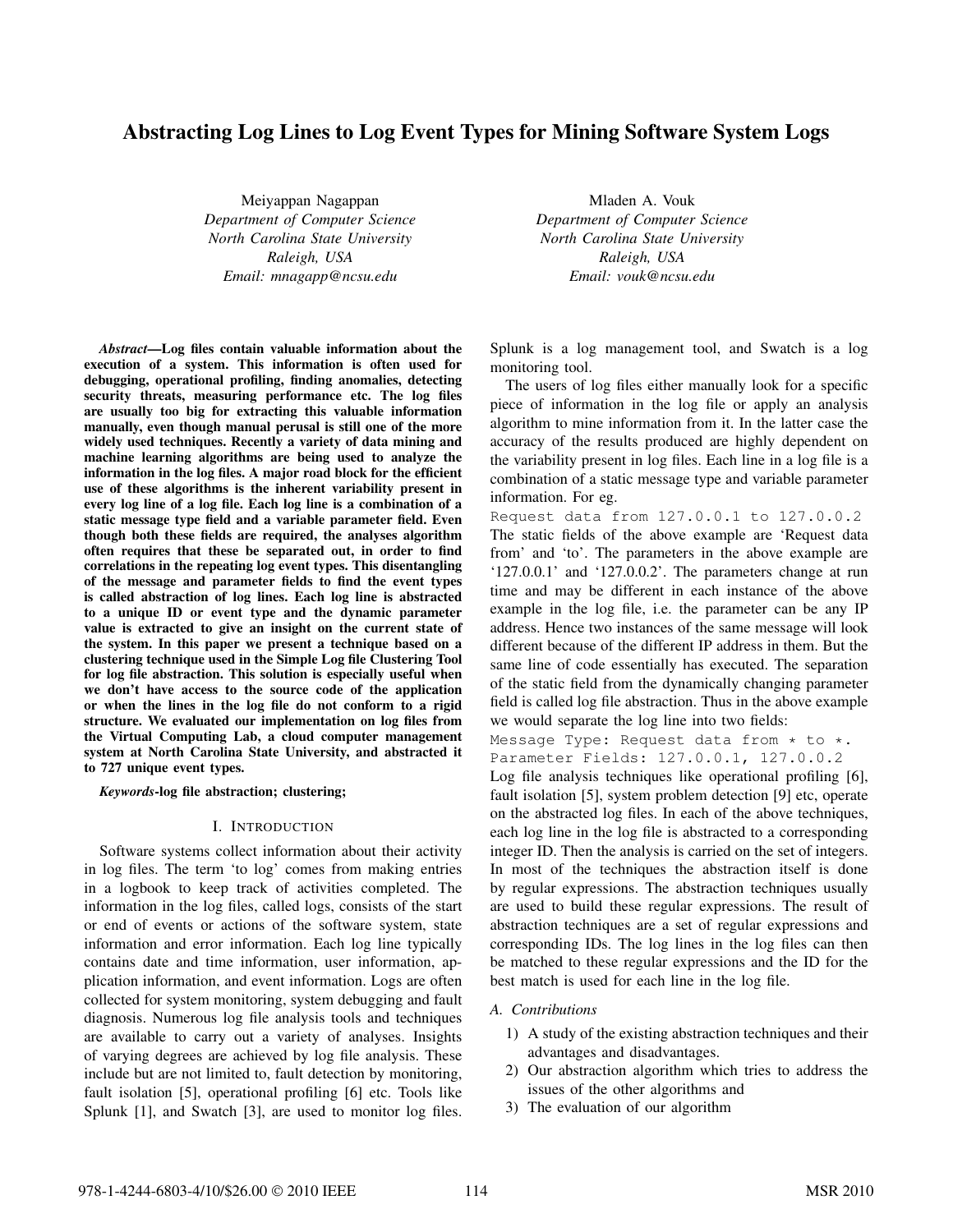# II. RELATED WORK

A number of techniques are available for log file abstraction. Traditionally the users of log file analysis tools come up with the regular expressions for the abstraction. This can be based on their knowledge of the system, or mining the source code for it [9], or data mining techniques [8] or hybrid of the set of above techniques. One such hybrid technique is proposed by Jiang et al [4]. In this section we discuss in more detail the research by Xu et al. [9], Vaarandi and his tool, SLCT [8], and Jiang et al [4].

Xu et al. [9] in their research on mining console logs for problem detection used a novel technique for the abstraction of the log files. Each unique event type was assigned a unique ID and each line in the log file was abstracted to one of those IDs. Each event type in the set was a regular expression. For example

starting: xact  $(.*)$  is  $(.*)^{-1}$ 

where the " $($ .\*)" is the parameter and the fixed string, "starting: xact" is the message type. This regular expression is assigned a unique ID. A set of these regular expressions are extracted from the source code. Then each line in the log file is compared against each of the regular expressions to find the best match. The ID corresponding to the best match is assigned to this line. Since it is a regular expression they are also able to extract the value of the variable parameter fields in the log lines. These regular expressions are built from the source code. They search the source code for all the calls to the function that prints the message in the log files. This search is done using any standard text editor. The calls to this logging function contain the static message usually withing quotes and have variables for the parameter fields. By replacing the variables with the string " $(*)$ ", they are able to build the regular expressions.

The drawbacks of this solution are that we first need access to the source code. If the people carrying out the analysis are different from the people who develop the application that is logging this information then they may not have access to the source code. Even when we access to the source code there are other issues. In their application Xu et al. had the number of messages under a hundred [9]. But in our prior research [6], where we used a similar abstraction, the number of unique messages were close to 2,000. When there are so many of them spread across multiple files, then it takes a considerable amount of time and manual inspection to build this set of regular expressions. The other issue is that if the message to be printed in the log file is constructed outside the call to the logging function, then we will need to examine the abstract syntax trees to get the regular expressions. Also in some cases the message in the log file is not from the source code of the application. One example is when the source code executes a command on the machine on which the application is executing and prints the output of this command to log file. This log line cannot be abstracted to any of the regular expressions. But if any of the above issues are not present in the log file that we are abstracting, then this solution is the most accurate one.

Vaarandi [8] proposes a clustering algorithm for finding patterns in log files. His tool is called the Simple Log file Clustering Tool (SLCT). This algorithm is very similar to apriori algorithms for mining frequent item sets. The modifications made to a typical clustering algorithm for finding frequent item sets, are based on the observations he made about log file data. Firstly only a few words in the log file occur very frequently. Secondly there was a high correlation among these high frequency words. This was because of the fact that each line on the log file is formatted according to the message type and parameter information for that event. This is the same reasoning as in the Xu et al. [9] approach. The message is part of a function call. In his approach Vaarandi does three passes over the log file. The first is to build a data summary, i.e. the frequency count of each word in the log file according to its position in each line. In the second step he builds cluster candidates by choosing log line with words that occur more than the threshold, specified by the user. What is to be noted is that the frequency of a word may be higher in certain positions but may not be so in another position in the log line. In the third step we choose the clusters from these candidates that occur at a frequency higher than the user specified threshold. Each of these candidates are a regular expression. The words in each candidate that have a frequency lower than the threshold are considered as the variable part and hence replaced by "(.\*)".

In their research on identifying failure causes, Mariani and Pastore [5], utilize the SLCT to abstract the log lines to log events. But the SLCT was not designed to detect the regular expressions to abstract all lines in a log file. It was designed to detect frequently occurring patterns. A pattern is considered frequently occurring if its frequency is greater than a user specified threshold. All log lines that don't satisfy this condition are stored in the outliers file. Hence even some log lines that repeat a few times but are still less than the threshold won't be considered as a pattern. The goal of that research was to find frequently occurring patterns and not log abstraction. In his paper [8] Vaarandi used thresholds of 50%, 25%, 10 %, 5% and 1%. None of these would either abstract all log lines to an event type or produce regular expressions for abstraction. But if mining frequently occuring patterns is the goal, then this solution performs better than the other ones as it is application and log file independant.

In their research Jiang et al. [4], propose a very efficient approach to log file abstraction. They have 4 steps in their approach: anonymize, tokenize, categorize and reconcile. In anonymize they pick words that they think are parameters.

 $(1^1(*)$  - Where . = any character, and \* = repeated any number of times. Hence  $(*)$  means any character repeated any number of times.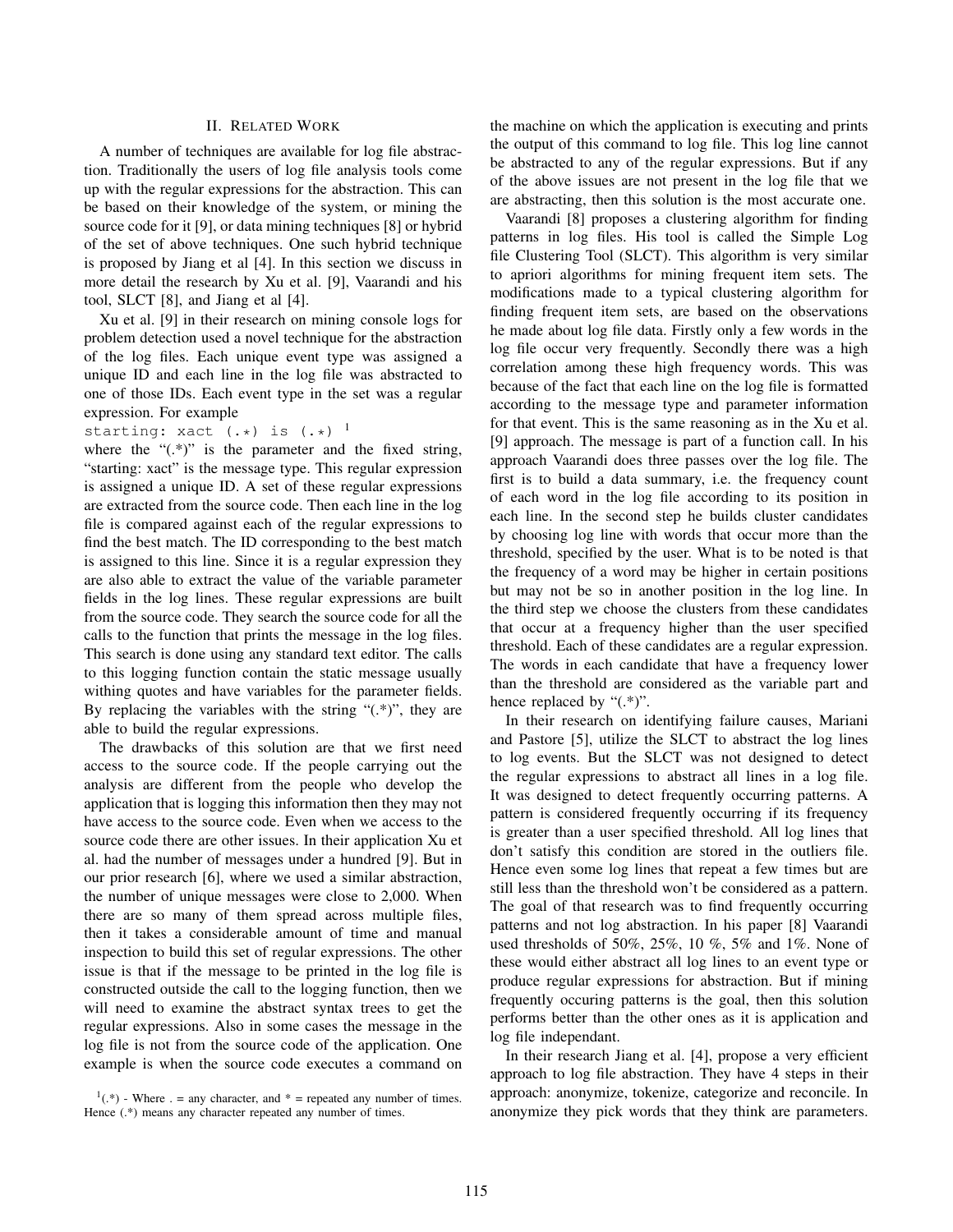In their case study they classified the value that followed an '=' or the value following the words 'is—are—was—were'. They replaced these values with a variable '\$v'. Then in tokenize they bag log lines with similar characteristics into bins. All log lines in each bin have the same number of static words and same number of parameter fields. Then in the categorize step they go through each bin and compare the anonymized log lines and group all the lines that are exactly the same. Since the variable parts of the line are replaced with a common variable, a simple string comparison would group the log lines. Finally in the reconcile step they go through the groups and combine groups that are different by just one word. This way they are able to group log lines that have a parameter that was not anonymized.

This is a very efficient technique that makes use of the properties of messages in log files for abstraction. But the assumptions are that the logs have enough structure to be able to find the parameters using heuristics. But not all log files have that kind of a rigid structure. The key hurdle when trying to abstract log files is that we don't know what the parameters are in each line of the log file. If we did know, then this technique like the Xu et al. [9], would provide highly accurate results. If log files have some structure to it then highly accurate abstraction can be done. Both Xu et al's [9] and Jiang et al's [4] approach would provide very accurate results when the assumptions under which they operate hold true. When the log files are of a free form and we don't know where the parameters occur and we don't have access to the source code, then only an approximate abstraction solution can be achieved. A clustering algorithm like the SLCT [8] would be such a solution. But as mentioned before, SLCT was not designed to abstract log lines.

In the following section we present our approach, which is a modification of the SLCT algorithm. It makes use of the properties of log files for abstraction.

### III. OUR APPROACH

Vaarandi [8] and Jiang et al. [4] come to the same conclusions about the properties of messages in each line of a log file. We agree with their conclusions and exploit these properties to abstract free form log files. The key property we exploit is that if a particular event occurs in multiple places in a log file with different values for its parameter field, then the static parts of the log line, i.e the words in the message type field will occur many times whereas the variable values will occur fewer times as compared to the static words. We will use the following example to illustrate this.

Start processing for Jen user Start processing for Tom user Start processing for Henry user Start processing for Tom user Start processing for Peter user

Table I FREQUENCY TABLE OF THE WORDS AFTER DATA SUMMARY STEP

| Word                      | 2 |  | 5        |
|---------------------------|---|--|----------|
| <b>Start</b>              |   |  |          |
| processing <sup>[0]</sup> |   |  |          |
| for                       |   |  |          |
| Jen                       |   |  |          |
| Tom                       |   |  |          |
|                           |   |  | $\cdots$ |
| user                      |   |  |          |

The words 'Start', 'processing', 'for', 'user' occur 5 times each in the positions 1, 2, 3, and 5 respectively. This is because this is the constant part of the log line. The words 'Jen', 'Henry', and 'Peter' occur once and 'Tom' occurs twice. This is much less than the frequency of other words. From this we can make the inference that the message that created these lines in the log file would be of the following format: 'Start processing for \$username user'. This is indeed the statement that created this log message. The words that belong to the constant message type field occur more often than the words in the variable parameter field. We exploit this property to abstract log lines to event types. For this we carry out two passes over the log file.

In the first pass we build a data summary of the words in the log file. We build a frequency table that has the number of times a particular word occurs in a particular position in the log line. Hence the rows in the table are the words, and the columns are the positions in each log line. In Table I we show a part of what the frequency table would look like in the above example after we parse through the 5 lines. Filling the values in this table can be done in time  $O(N)$ , where N is the number of words in the log file. We take one line at a time and split it into individual words. Then we look up if we have a row for that word in the table. If not we create one. Then we go to this row and increment the value in the column that corresponds to the position of the word in this log line. Looking up the word can be done in constant time by using a hashing function. At the end of the first pass we would have completed building this table.

In the second pass we examine each log line again. Here we do a look up of the table for each word in the line. Then we pick the frequency of that word in that position in the log line from the corresponding column. So for example, when we are parsing through the log line 'Start processing for Jen user', we split it into individual words. Then we look them up in the frequency table. So here we look up, say, 'Start'. Then since 'Start' is the first word in the log line, we retrieve the frequency of the word 'Start' in the first column. Here we would be extracting the value 5. We do this for all the words in the log line.

Then we look for words that occur a similar number of times. Once we find the cluster with the most number of words, we find the lowest of their frequencies. Then any word in the line that has a frequency that is greater than or